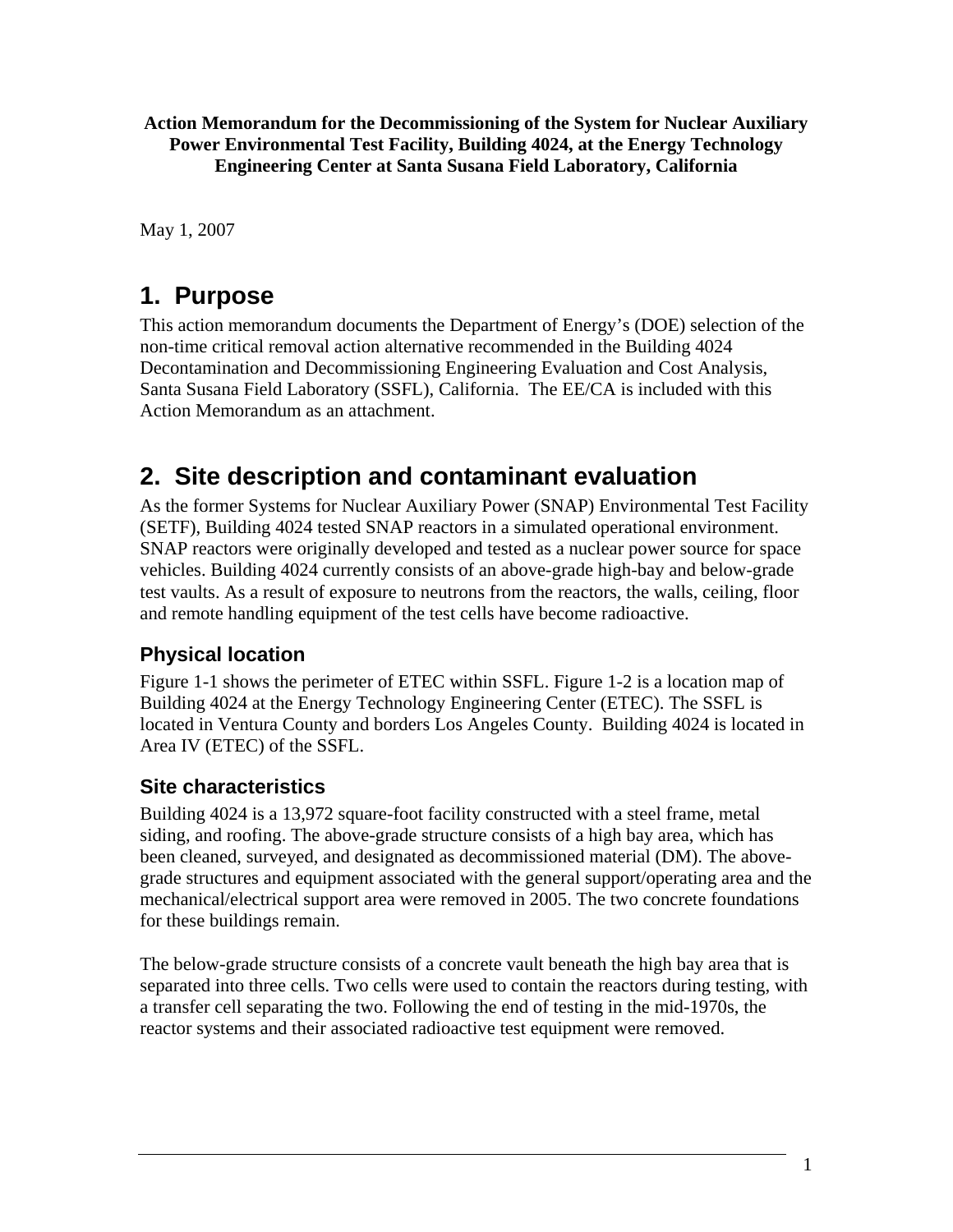The vault is constructed of concrete walls ranging from two feet to nine feet thick, penetrated by various through-tubes, conduits and cooling pipes and lined with aluminum shielding.

A paved yard surrounds the main building. Three radioactive gas holdup tanks and two liquid radioactive waste holdup tanks beneath the paved yard were removed in 1979. Eight empty vaults previously used for the storage of solid radioactive waste remain below the paved yard.

### **Contamination**

Exposure to neutrons from the two operating reactors activated the walls, ceiling, floor and remote handling equipment of the below-grade vault test cells. As a result, radiological contamination in the concrete of the underground test vault is known to be present above surface exposure limits established in DOE Order 5400.5 "Radiation protection of the public and the environment." The primary radiological constituents of concern (RCOCs) in the activated concrete and piping are Cobalt-60 (Co-60) and Europium-152 (Eu-152).

Concrete cores were removed from the facility test cells and analyzed to determine the location and amount of radioactive materials present. The radioactivity within the cores indicates that induced radioactivity is present to a maximum depth of fifteen inches within the walls and floors; however, as the concrete floors are roughly seventy-two inches (six feet) thick, it is assumed that the underlying bedrock does not contain induced radioactivity. Analysis of the bedrock beneath the vault confirmed no contamination. In addition, eight below-grade vaults under the paved yard to the east of Building 4024 previously used for the storage of solid radioactive wastes may have leaked into the subsurface soil.

Shallow groundwater periodically wells upward through the core holes in the vault base, but no tritium or induced radioactive materials have been detected within collected water samples. This finding indicates that there are no impacts to the groundwater resulting from the SNAP Environmental Test Facility (SETF).

### **Justification for action**

The DOE is undertaking this action as the lead agency pursuant to its Comprehensive Environmental Response, Compensation and Liability Act (CERCLA) Section 104 authority, under Executive Order 12580. Additionally, the U.S. Environmental Protection Agency (EPA) and DOE agreed in a joint policy statement (May 22, 1995) that DOE will decommission its own facilities as non-time critical removal actions consistent with CERCLA. SSFL is not on the National Priorities List.

## **3. Previous actions**

Previous decommissioning activities cleaned, surveyed, and designated the above-grade structure and adjacent building foundations as decommissioned material, so no radiological contamination is expected to exist in the high bay area of Building 4024.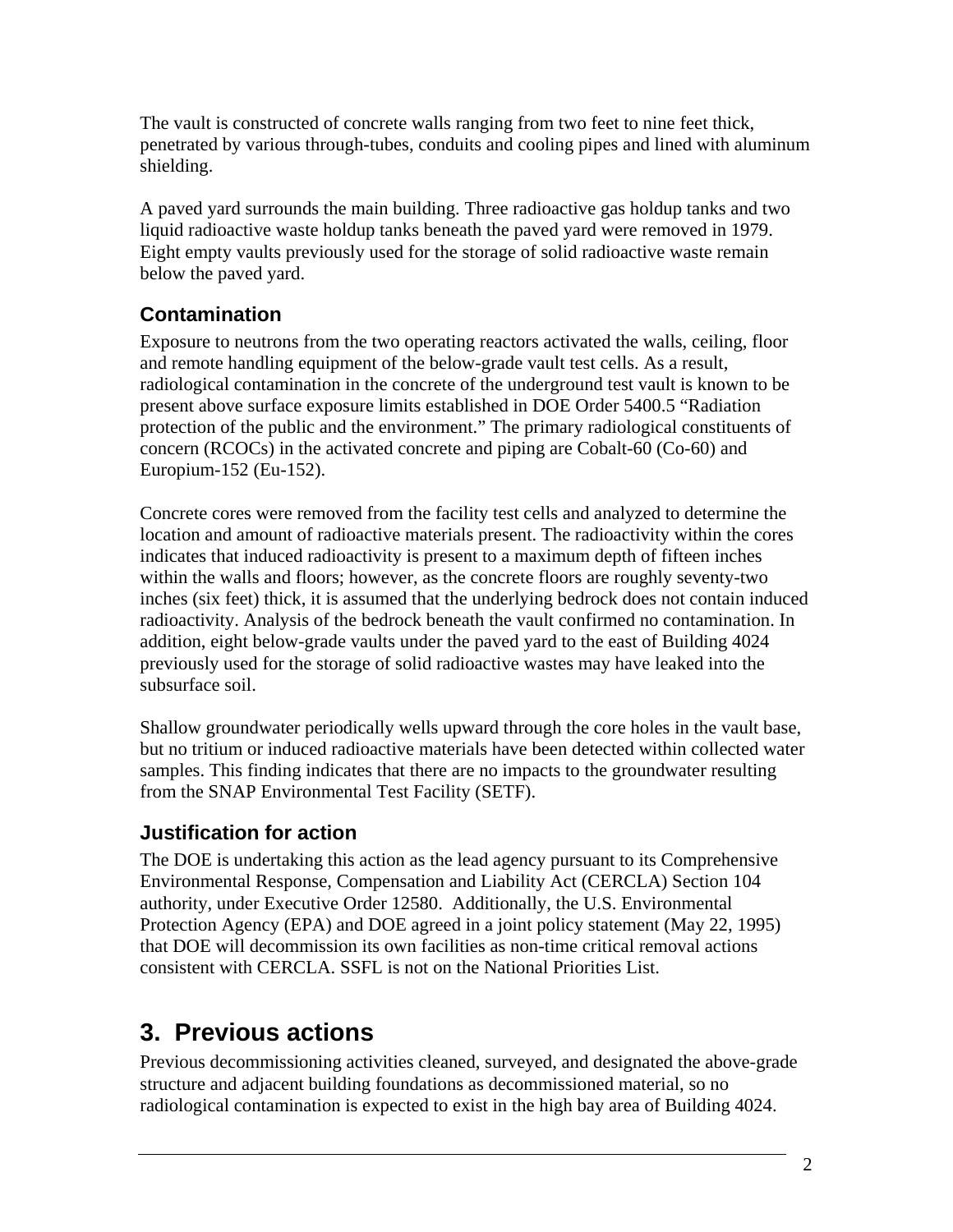## **4. State, local and federal authority involvement**

DOE will comply with all Applicable or Relevant and Appropriate Requirements (ARARs) related to the decommissioning of Building 4024. The ARARs are listed in Appendix A of the Building 4024 Decontamination and Decommissioning (D&D) EE/CA and will be updated as needed.

The EPA's comments were incorporated into the EE/CA before it was released to the public for comment. EPA will also be consulted on the Sampling and Analysis plan (to be approved by DOE before the final status survey of the Building 4024 site occurs).

# **5. Chosen action and estimated cost**

The scope of the Building 4024 decommissioning involves the complete removal of all above- and below-grade structural components and soil above removal action objectives. The removal action objectives for the remaining site footprint are:

- 1) Lower the excess cumulative cancer risk to an individual from exposure to site radiological contaminants in soil to a nominal range of  $10^{-4}$  to  $10^{-6}$ , using  $10^{-6}$  as the point of departure;
- 2) Reduce the non-cancer hazard indices of radiological constituents below a value of 1; and
- 3) Mitigate potential ecological impacts during and after the removal action.

The desired outcome of the removal action is a Building 4024 footprint that meets radiological standards of protectiveness for unrestricted use.

The EE/CA's preferred alternative, "demolition/removal and off-site disposal," is the action DOE has chosen. This alternative involves the removal of Building 4024 in its entirety and any soil in the project area that fails to achieve the removal action objectives. A MARSSIM-guided final status survey in the excavated areas will be performed to ensure that the objectives have been met.

### **Cost and schedule**

Total implementation costs for this alternative were determined based on standard unit costs from R.S. Means and estimated quantities of materials, professional judgment, previous experience of performing work at ETEC, and vendor estimates. The estimated cost for D&D of Building 4024 under this alternative is approximately \$5 million, which includes demolition of the physical structures, excavation of soil, packaging, transportation, and offsite disposal of waste, verification surveys, and site restoration.

Actual demolition time is expected to be three months. At-depth surveying, as well as site restoration, will follow and are expected to last one month each. Four months are required to perform a final survey, which will be conducted after site restoration. Total project duration is expected to be nine months. Off-site disposal will be ongoing during the project.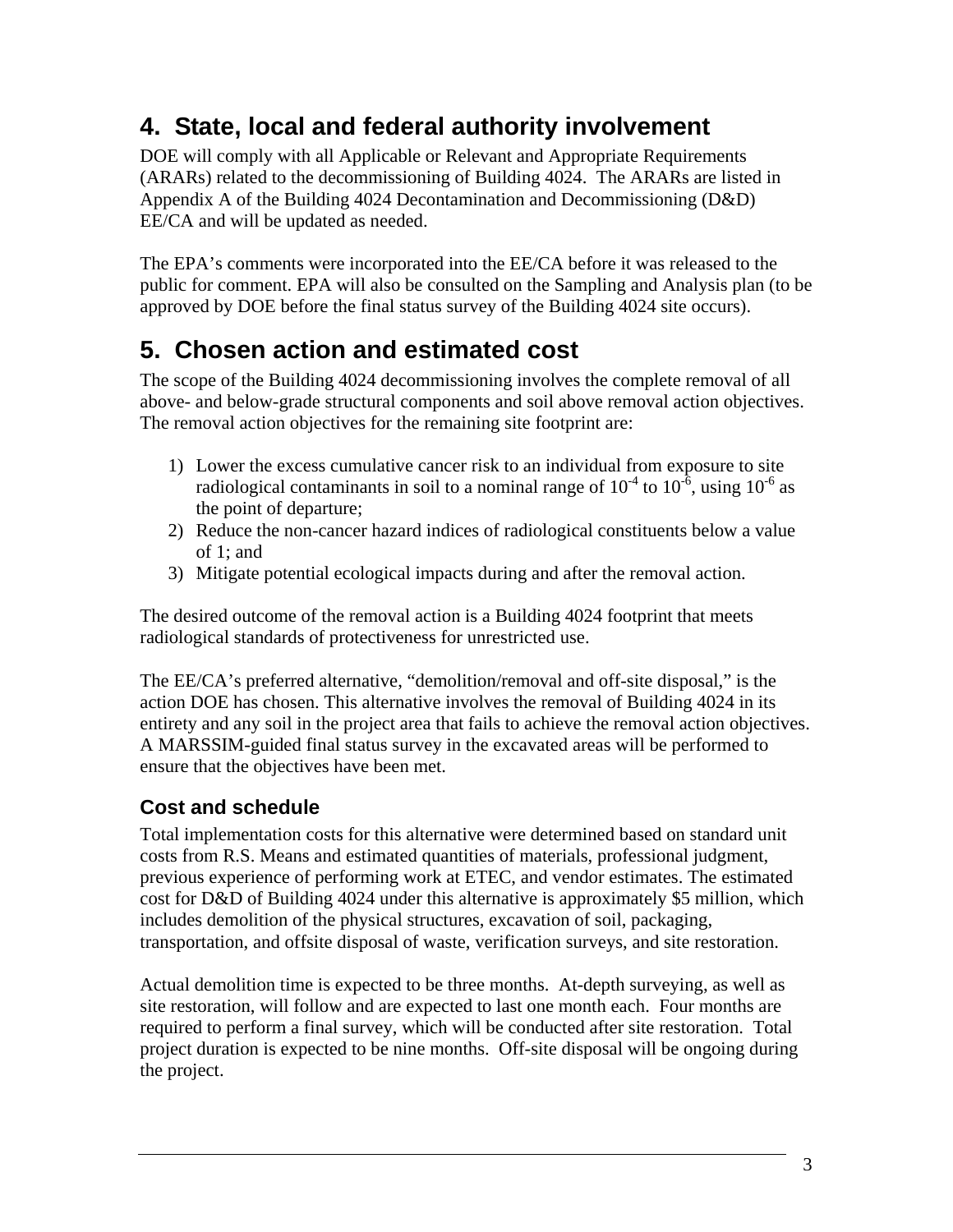### 6. Public participation

Public comments were solicited for the proposed alternative in the Building 4024 D&D EE/CA. Initial EE/CA notification was published in the Los Angeles Daily News on January 26<sup>th</sup>, 2007 and the Ventura County Star on January 27<sup>th</sup>, 2007. The Building 4024 D&D EE/CA was presented on February 21, 2007, at a public comment meeting. As a result of public request, DOE extended the public comment period to April 9<sup>th</sup>, 2007. Comments have also been received via e-mail and letter form.

The Building 4024 D&D EE/CA has been revised based on public feedback during the comment period. Comment responses are noted in the Building 4024 Decontamination and Decommissioning Responsiveness Summary located in the Administrative Record.

This document has been reviewed, accepted, and approved for implementation by:

Thomas  $Date$  5/1/07

Thomas Johnson Deputy Federal Project Director US Department of Energy Oakland Projects Office

 $\overline{4}$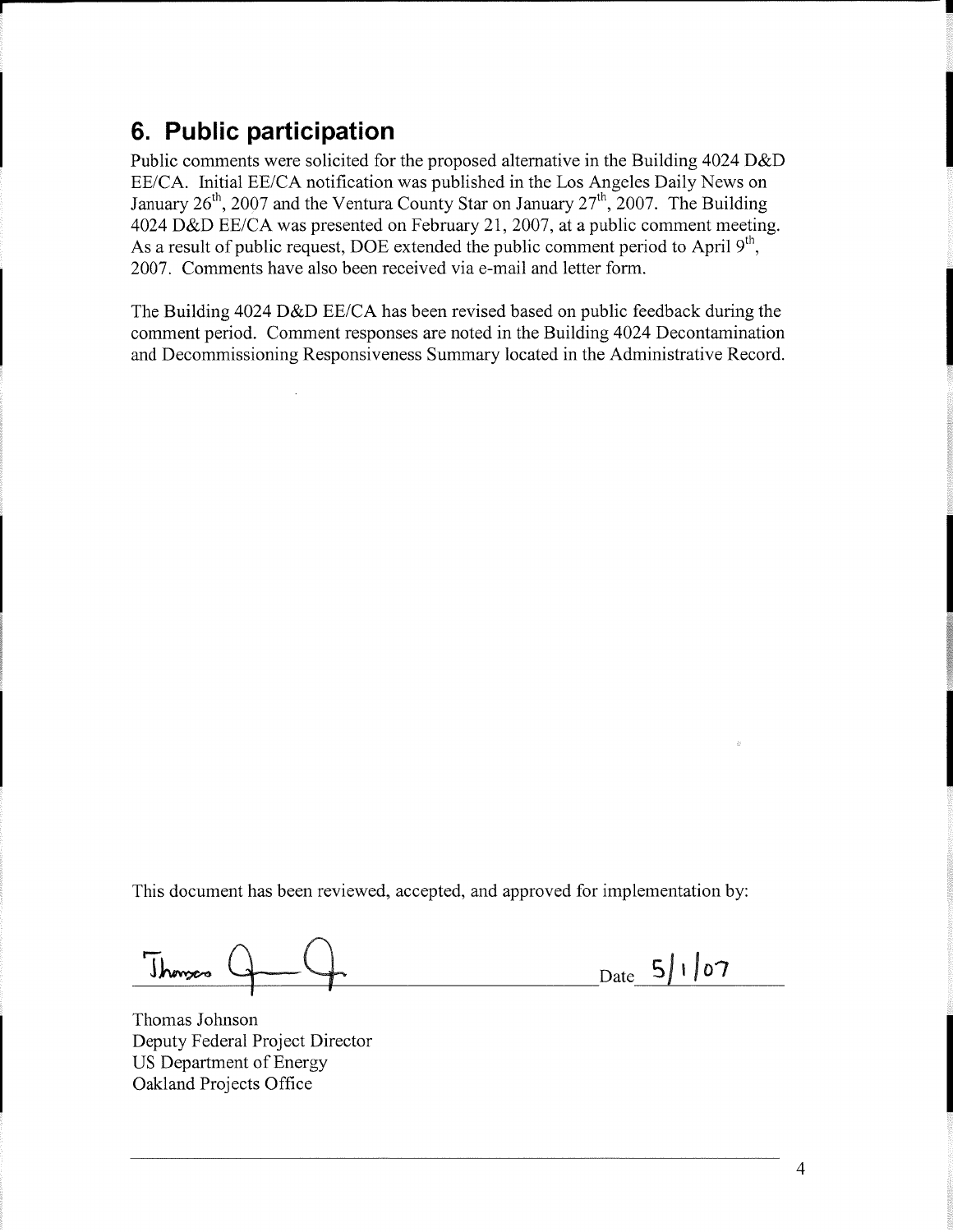